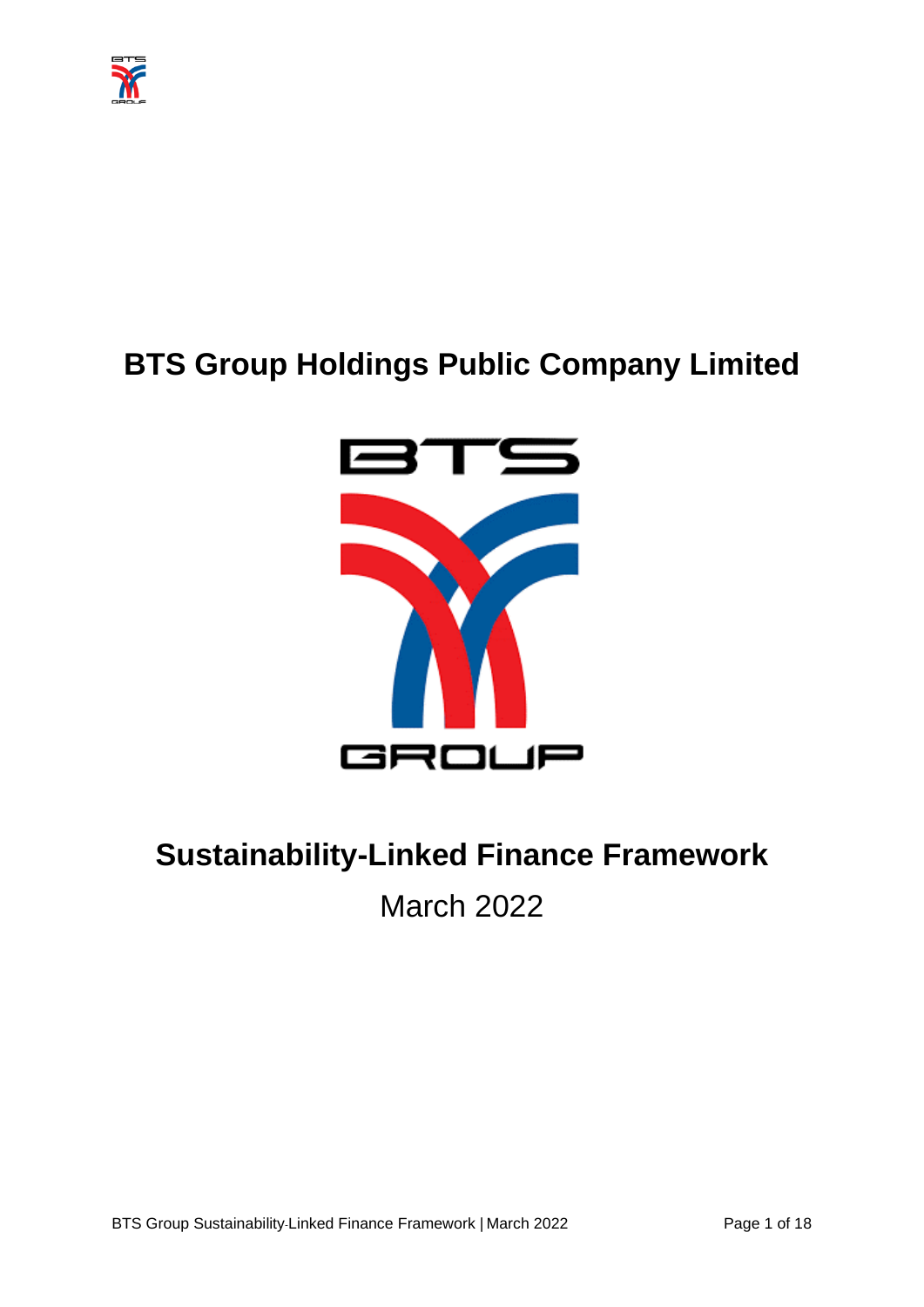

# **Disclaimer**

This Sustainability- Linked Financing Framework ( the " **Framework**") is intended to provide nonexhaustive, general information. This Framework may contain or incorporate by reference public information not separately reviewed, approved or endorsed by BTS Group Holdings Public Company Limited and accordingly, no representation, warranty or undertaking, express or implied, is made and no responsibility or liability is accepted by BTS Group Holdings Public Company Limited as to the fairness, accuracy, reasonableness, or completeness of such information.

This Framework may contain statements about future events and expectations that are forward-looking statements. Forward-looking statements inherently involve risks and uncertainties that could cause actual results to differ materially from those predicted in such statements. None of the future projections, expectations, estimates or prospects in this Framework should be taken as forecasts or promises nor should they be taken as implying any indication, assurance or guarantee that the assumptions on which such future projections, expectations, estimates or prospects have been prepared are correct or exhaustive or, in the case of the assumptions, fully stated in the Framework.

No representation is made as to the suitability of any Sustainability- Linked Financing to fulfil environmental and sustainability criteria required by prospective investors.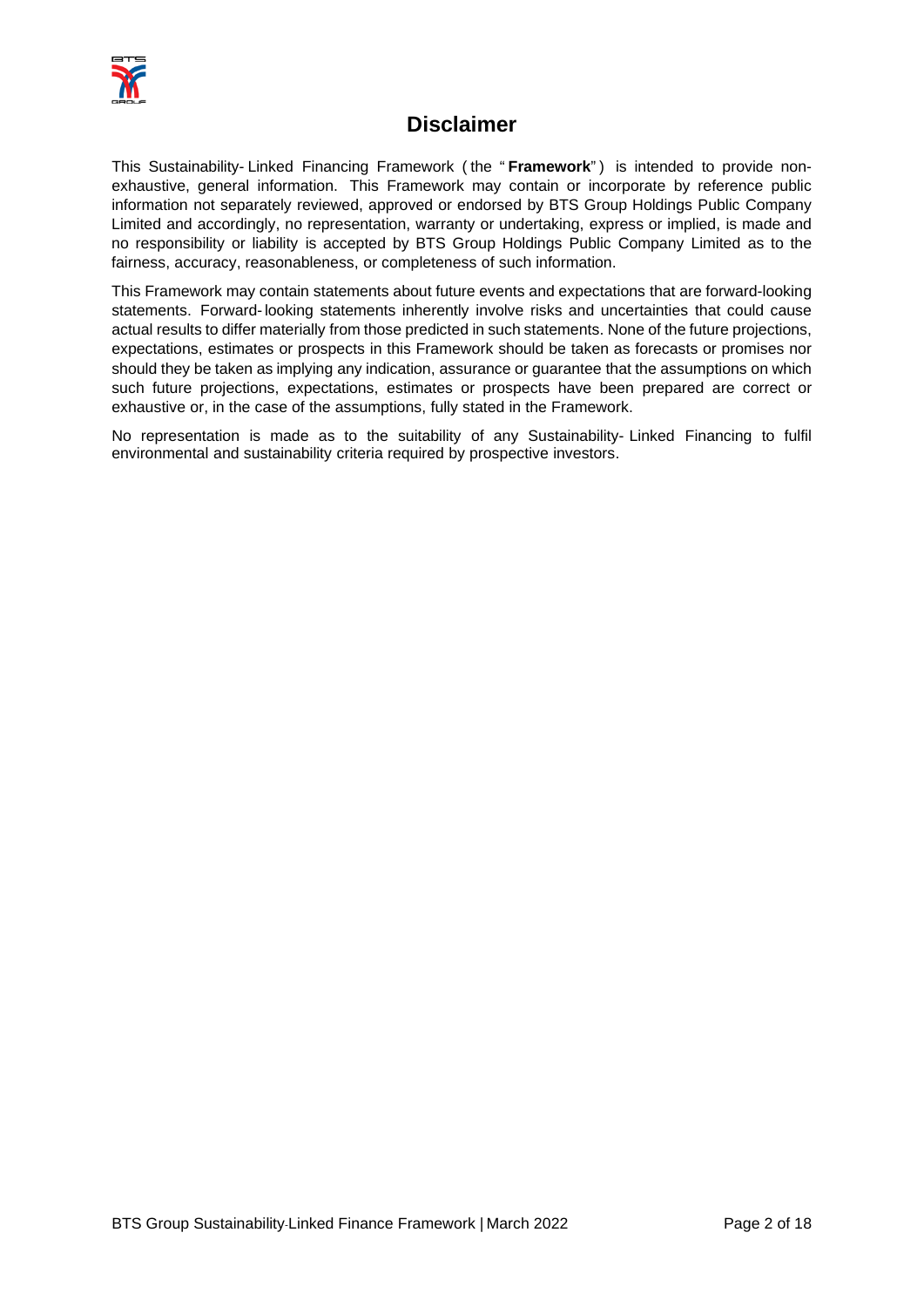

# **Contents**

| Pillar 2: Calibration of Sustainability Performance Targets (SPTs) 12 |
|-----------------------------------------------------------------------|
|                                                                       |
|                                                                       |
|                                                                       |
|                                                                       |
| Post-issuance: Annual Verification & Review of KPI against SPT  16    |
|                                                                       |
|                                                                       |
|                                                                       |
|                                                                       |
|                                                                       |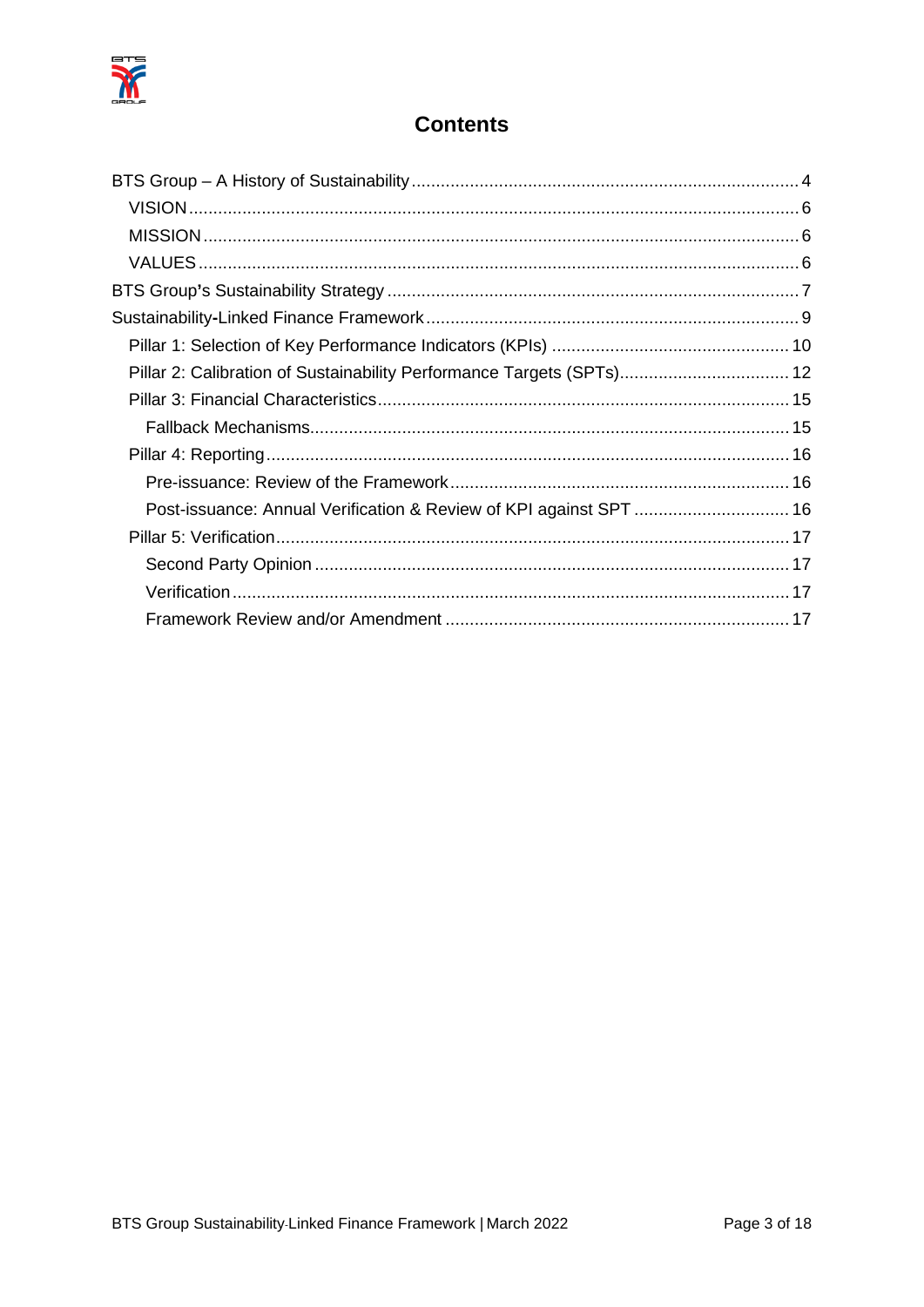

# <span id="page-3-0"></span>**BTS Group – A History of Sustainability**

Over the past two decades, BTS Group Holdings PCL (BTS Group) and its subsidiaries have built then expanded its businesses; initially from a property company to a multi-industry conglomerate, creating unique and proprietary platforms in order to transform itself, companies inside the Group and its partners to accommodate borderless expansion. From now on, we aim to be a solutions company sharing our strong platform together with unique and usable data to amplify our Group's and partners' value as outlined in our slogan "**BORDERLESS TRANSFORM SOLUTIONS**"

BTS Group Holdings PCL is a privately owned, multi-industry conglomerate that operates across 3 business platforms; **MOVE**, **MIX** and **MATCH**. Listed on the Stock Exchange of Thailand (SET), BTS Group is a constituent member of the SET50 'Blue Chip' index, MSCI Asia Pacific Index, FTSE4Good Index and Dow Jones Sustainability Index and among the largest companies in Thailand. It is ranked as the most sustainable Transportation Company in the world by DJSI and the words first carbon neutral rail company in the word.

**BTS Rail Network** now covers 135km. It comprises of the already operating "Green Line Core Network, Green Line extension 1, Green Line extension 2, Gold Line phase 1" and the "Pink and Yellow Lines" which are under construction.

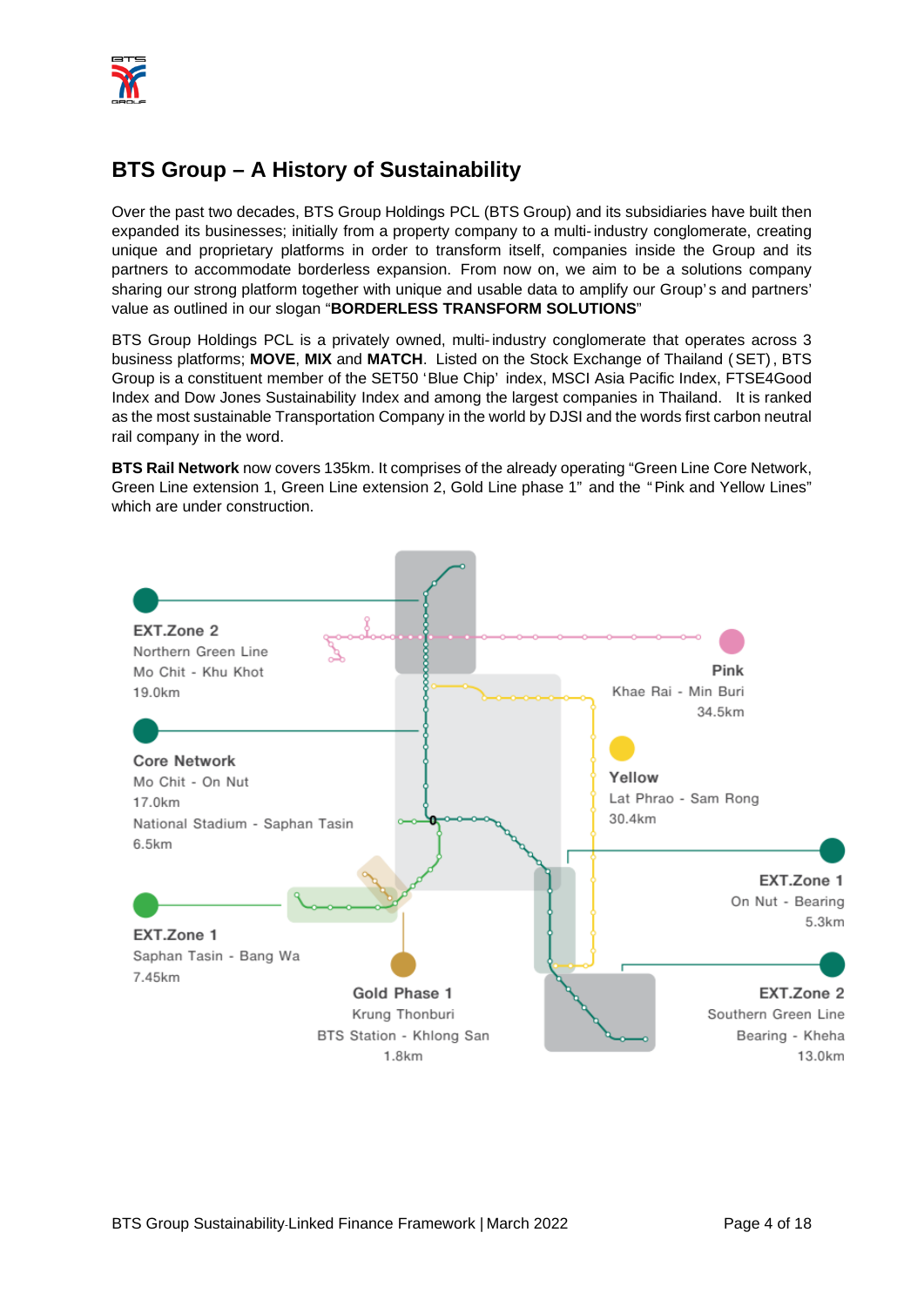

**Green Line Network** is comprised of three parts below;

1. The Core Network

It comprises of the Sukhumvit Line (Mochit to On Nut; 17km) and Silom Line (National Stadium to Saphan Taksin; 6.5km), totaling 23.5km, 24 stations.

2. Green Line extension 1

The additional 12.75km extensions to the Core Network. It comprises of two extensions, covering 11 stations; the extension to the Silom Line (Saphan Taksin to Bang Wa; 7. 45km and 6 stations) and extension to the Sukhumvit Line (On Nut to Bearing; 5.3km and 5 stations).

3. Green Line extension 2

The additional 32.0km extensions to the Core Network. It consists of 2 extensions; the Southern (Bearing to Kheha; 13.0km) and Northern (Mochit to Khu Khot; 19.0km) Green Line extensions.

**Sustainability** is at the heart of our philosophy and we are committed to protecting economic, environmental and social assets through sustainable business practices. The Company upholds environmental, social and governance (ESG) frameworks with integrity and has been recognized for its commitment to sustainability by numerous leading institutions around the world.



Our **MOVE** platform is focused on the daily transportation of people, whether on rail, road or water. Our goal is to accompany our passenger for their full 'door-to-door' journey without interruption.

Historically we have focused on the rail segment, where we develop and operate urban mass transit networks under long-term contracts. We carry around 0. 8mn passengers daily ( pre- COVID 19 outbreak), across 70km of electrified rail lines across greater Bangkok. Within the non-rail segment, we operate or own a network spanning bus, ferry, motorway, and airport segments and expect to carry 3 million daily passengers across rail and non-rail by 2025.

Our **MIX** platform is the combination of our "in house" data analytics and data science capabilities together with the Offline-to- Online ( O2O) Solutions that we provide to our clients across our Advertising, Payment and Logistics platforms. These unique and market leading third party services are provided by our majority- owned and separately listed subsidiary, VGI PCL (VGI) and its associate, Kerry Express Thailand. Aside from its exclusive O2O customer reach capability, MIX has unique and proprietary data across a broad range of segments, and has compute capability to use this for the benefit of the Group, its partners, and to clients of VGI, subject to applicable regulatory constraints.

Our **MATCH** platform is where we cultivate strategic partnerships. Here, we leverage off our unique and proprietary MOVE and MIX platforms to deliver enhanced reach and insight to our partners. We also receive mutual benefit which can be realized across a variety of different business models, such as revenue share or equity (or dividend) income.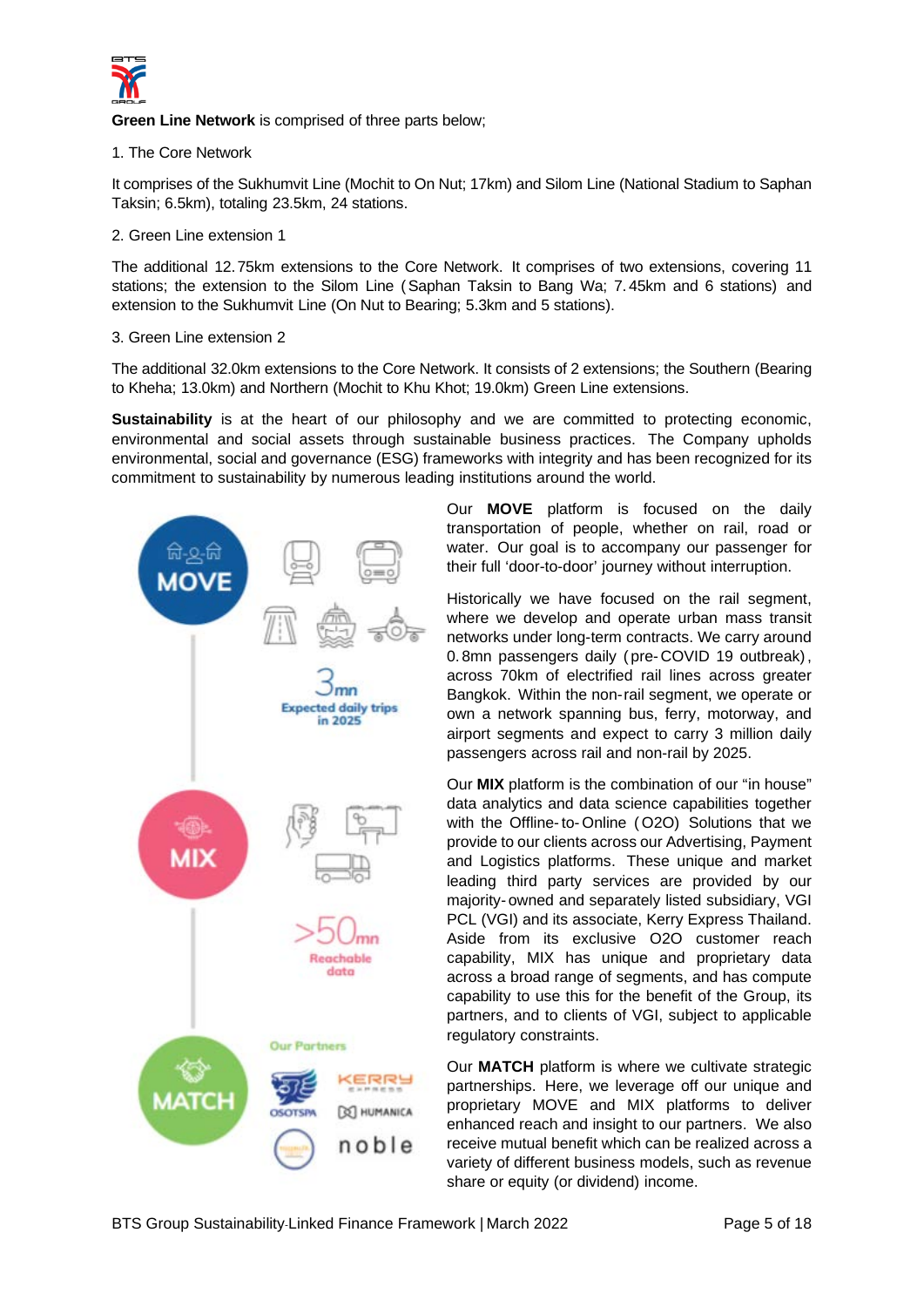

# <span id="page-5-0"></span>**VISION:**

» To serve our community with unique and sustainable solutions that greatly contributes to an improved life.

# <span id="page-5-1"></span>**MISSION:**

» We build inclusive infrastructure, platforms and innovate quality services for our community using a sustainable approach.

#### <span id="page-5-2"></span>**VALUES:**



» Our success is dependent on our ability to develop long-lasting customer relationships. This will be achieved by listening, understanding, and anticipating our customers' needs and delivering products or services that satisfy those needs. We are professional, accountable, and transparent and always strive to be responsive.



» Our client base and shareholder value must be enhanced in a sustainable manner. We conduct our business upholding sustainable practices that reduce environmental impact compared to competing products and services.



# **Creating Shareholder Value**

» We strive to deliver accretion of shareholder value through earnings growth and improvement in operational effectiveness. Specifically, we aim to deliver long-term shareholder returns to our investors that outperform returns from investment alternatives with a similar risk profile.



# **Developing Communities**

» We are an integral part of the communities which we operate in. We provide "City Solutions" that enhance our customers' sense of community. We contribute revenues and resources to work with local communities supporting education and children's welfare and we promote the health and well-being of the Employees and their families.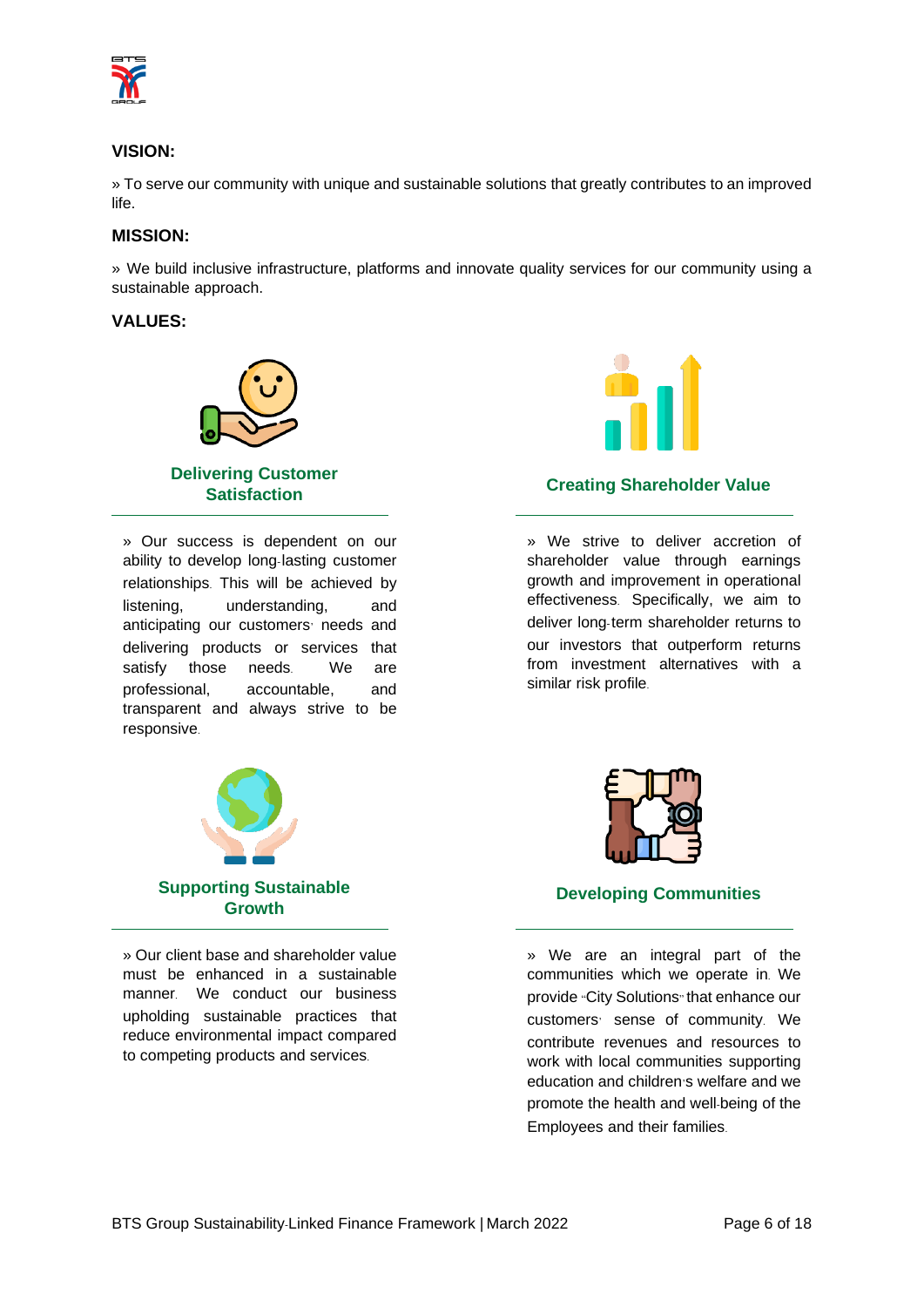

# <span id="page-6-0"></span>**BTS Group's Sustainability Strategy**

BTS Group is steadfast in growing its businesses through a best-in- class management approach to deliver sustainable value to society and our stakeholders. Our commitment to social and environmental responsibility is a key factor in maintaining continuity and stability that generates superior long-term risk adjusted returns on investments.

The Company assesses itself against a rigorous environmental, social and governance ( ESG) framework and has been recognized for its commitment to sustainability by numerous leading institutions around the world. BTS Group places great importance on the United Nations Sustainable Development Goals (SDGs) by prioritizing six key goals in line with the Company's business practices and sustainability framework.

# **Prioritizing Sustainable Development Goals (SDGs)**



# **Environmental Pillar**

Our core business enables people to use lower carbon emitting transportation modes, improving air quality and reducing global temperature rise. We rely on electricity as our main power source, so we prioritise efficient energy usage to further mitigate environmental impacts.



#### **Efficient Energy Usage**

| <b>Environmental Indicator</b> |                                                                                 | Actual 2020/21 | <b>Target 2020/21</b> |  |  |
|--------------------------------|---------------------------------------------------------------------------------|----------------|-----------------------|--|--|
|                                | <b>Annual GHG emissions</b><br>(tonnes CO <sub>,e)</sub>                        | 74,600         | 99,137                |  |  |
|                                | <b>Total electricity consumption</b><br>per distance car-km<br>(kWh per car-km) | 2.24           | Not exceeding 2.80    |  |  |
|                                | Total nonrenewable energy<br>consumption<br>(MWh)                               | 152,431.20     | 182,917.44            |  |  |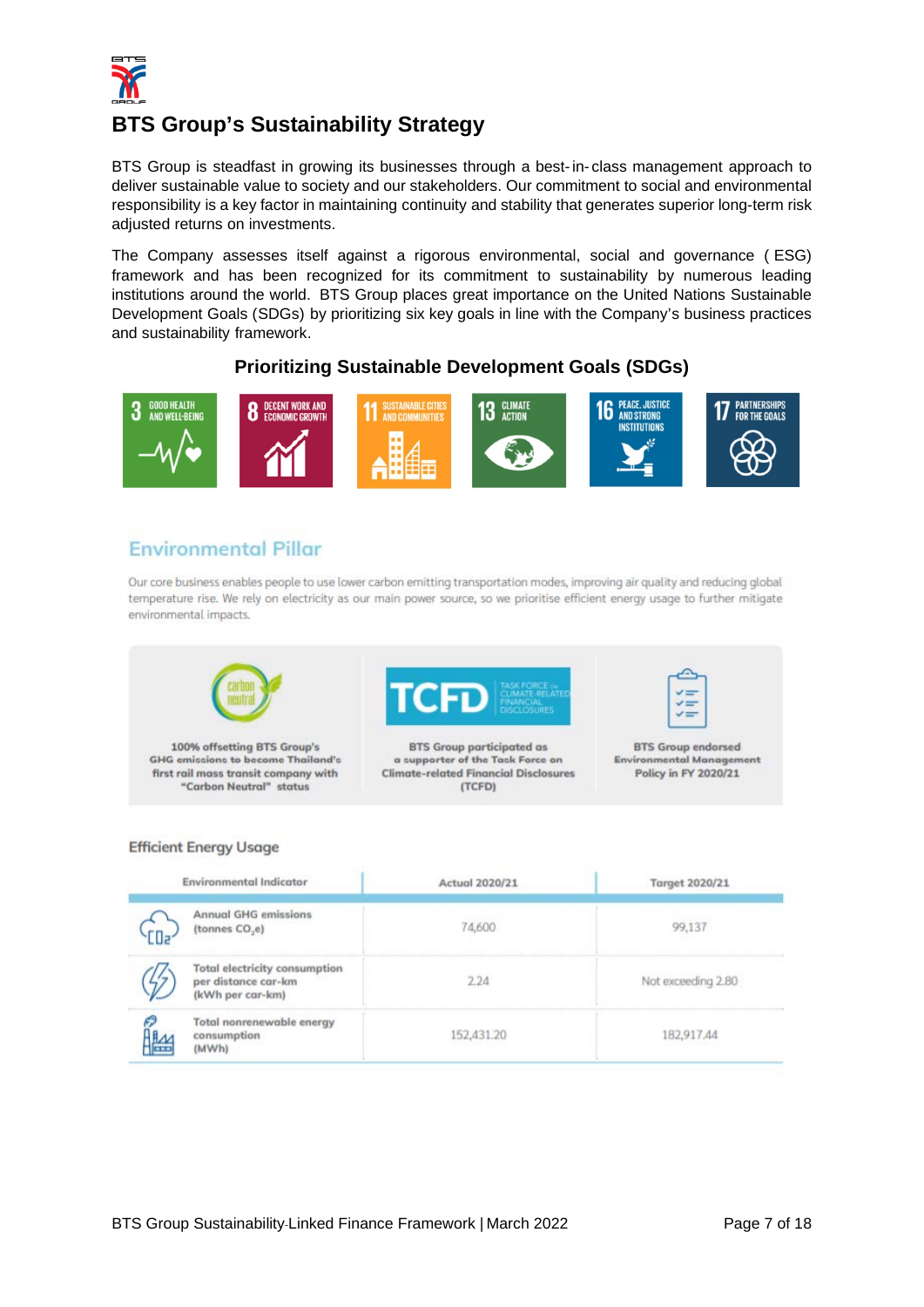

# **Social Pillar**

Customer, employee and contractor safety and community wellbeing are fundamental components of our operating culture. BTS Group commits to providing a healthy workplace environment and community development which are keys for a good quality of life.



# **Governance and Economic Pillar**

BTS Group aims to grow its businesses by delivering the best products and services to customers through ethical business practices as well as responsible investment.



BTS Group's second green bond has won the Transport Deal of the Year, Thailand at The Asset Triple A Infrastructure Awards 2021

Certified member of the Thai

Private Sector Collective

Action Against Corruption

ΔΔΔΔΔ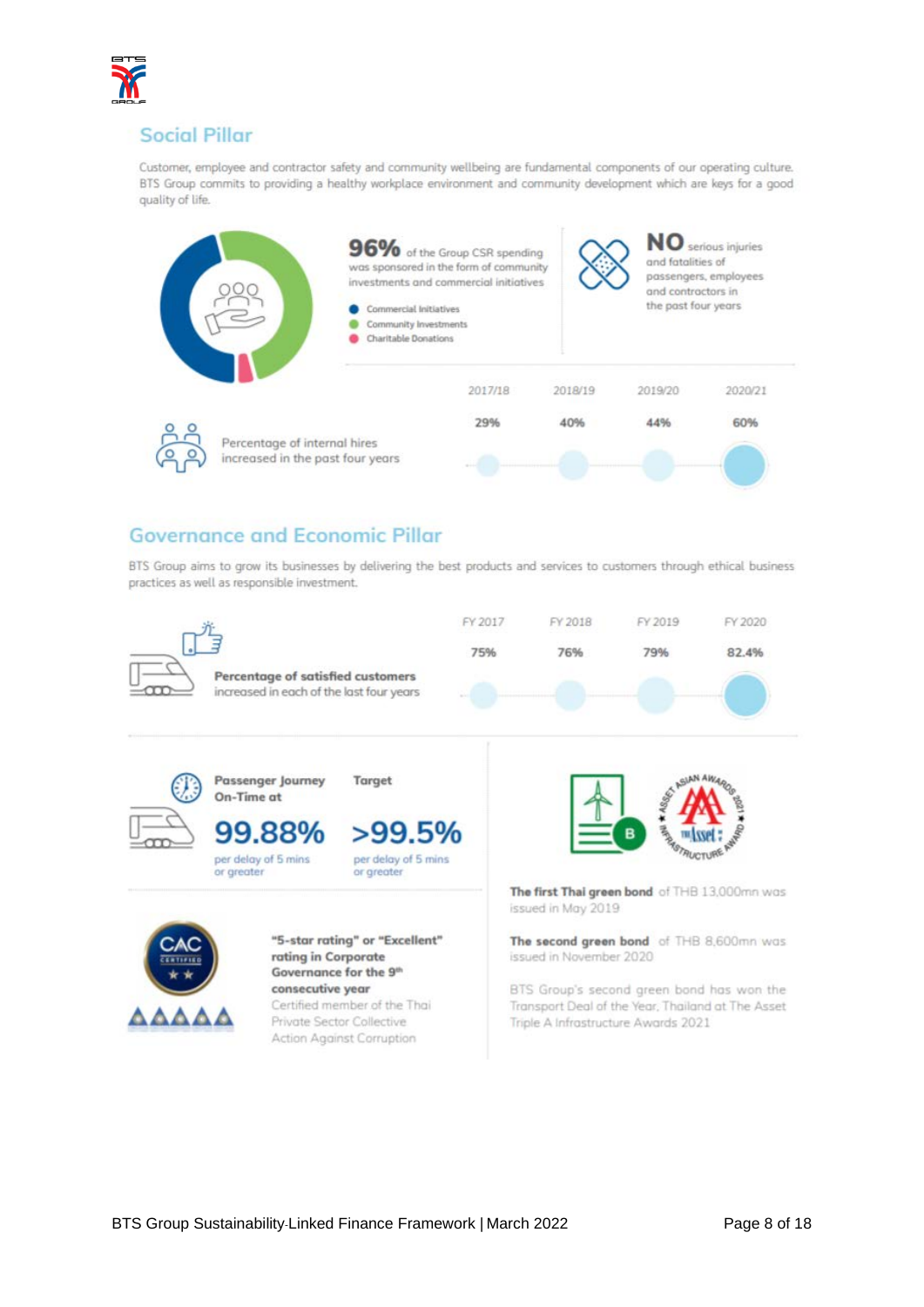

# <span id="page-8-0"></span>**Sustainability-Linked Finance Framework**

This Sustainability-Linked Finance Framework (the "**Framework**") has been developed to align with the Sustainability- Linked Bond Principles (SLBP)<sup>[1](#page-8-2)</sup>, established by the International Capital Markets Association (ICMA) in June [2](#page-8-3)020, and the Sustainability-Linked Loan Principles (SLLP) <sup>2</sup> in July 2021, as published by the Loan Market Association ( LMA). BTSG may, under this Sustainability- Linked Finance Framework, issue different securities or instruments including bonds, loans, or any other debt instruments whose financial characteristics are linked with sustainability performance targets. The five core pillars of the SLBP are:

# **Pillar 1: Selection of Key Performance Indicators (KPIs)**

the KPIs should be material to the issuer' s core sustainability and business strategy and address relevant environmental, social and/ or governance challenges of the industry sector and be under management's control.

**Pillar 2: Calibration of Sustainability Performance Targets (SPTs)**

The process for calibration of one or more SPT(s) per KPI is key to the structuring of SLBs since it will be the expression of the level of ambition the issuer is ready to commit to, and thus considers realistic.

**Pillar 3: Bond characteristics**

The cornerstone of a SLB is that the bond's financial and/ or structural characteristics can vary depending on whether the selected KPI(s) reach (or not) the predefined SPT(s).

# **Pillar 4: Reporting**

Issuers of SLBs should publish, and keep readily available and easily accessible any information enabling investors to monitor the level of ambition of the SPTs.

# **Pillar 5: Verification**

Issuers should seek independent and external verification ( for example limited or reasonable assurance) of their performance level against each SPT for each KPI by a qualified external reviewer with relevant expertise.

<span id="page-8-1"></span>The proceeds of instruments raised using this Framework are intended to be used for general purposes. Prior to issuing bonds, loans, or any other debt instruments whose financial characteristics are linked with Sustainability Performance Targets ("**SPTs**") that are based on this Framework, BTSG will select at least one of the following SPTs, which are core, relevant, and material to BTSG's business.

<span id="page-8-2"></span><sup>1</sup> https://www.icmagroup.org/sustainable-finance/the-principles-guidelines-and-handbooks/sustainability-linked-bondprinciples-slbp/

<span id="page-8-3"></span><sup>&</sup>lt;sup>2</sup> https://www.lsta.org/content/sustainability-linked-loan-principles-sllp/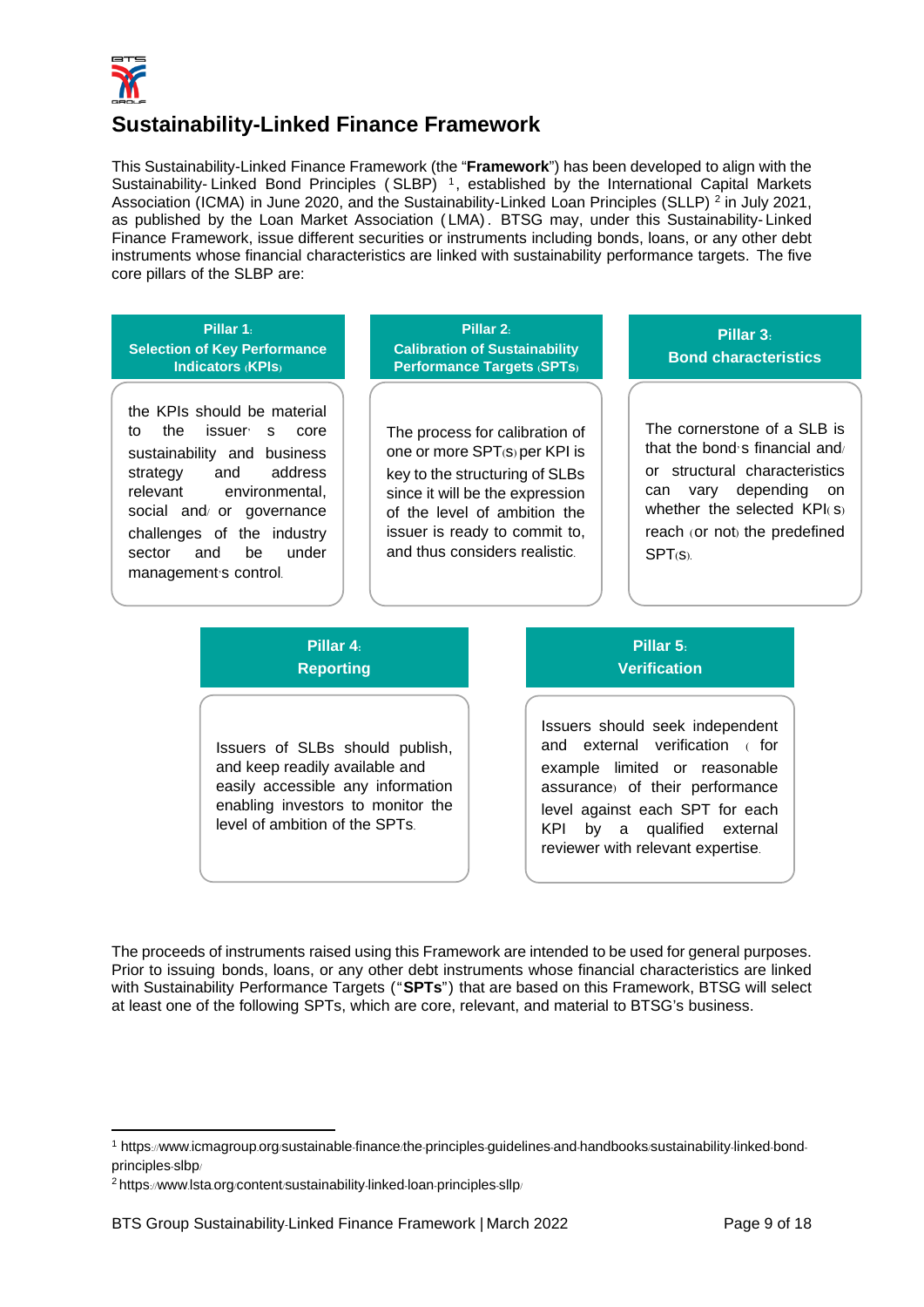

# **Pillar 1: Selection of Key Performance Indicators (KPIs)**

The KPIs that have been included for the purpose of this Sustainability- Linked Finance Framework mirror the key sustainability challenges that the world is facing and these two KPIs are also very material to the Company as shown in the previous section.

|                                    | <b>Selected Key Performance Indicators (KPIs)</b><br>under this Framework                                                                                                                                                                                                                                                                                                                                                                                                                                                                                                                                                                                                                                                                                                                                                     | <b>Rationale for the selection</b>                                                                                                                                                                                                                                                                                                                                                                                                                                                                                                                                                                                                                                                                                                                                                                                                                                                                                                                                                                                                                                                                                                                                                                                                                                                                                                                                                                    |
|------------------------------------|-------------------------------------------------------------------------------------------------------------------------------------------------------------------------------------------------------------------------------------------------------------------------------------------------------------------------------------------------------------------------------------------------------------------------------------------------------------------------------------------------------------------------------------------------------------------------------------------------------------------------------------------------------------------------------------------------------------------------------------------------------------------------------------------------------------------------------|-------------------------------------------------------------------------------------------------------------------------------------------------------------------------------------------------------------------------------------------------------------------------------------------------------------------------------------------------------------------------------------------------------------------------------------------------------------------------------------------------------------------------------------------------------------------------------------------------------------------------------------------------------------------------------------------------------------------------------------------------------------------------------------------------------------------------------------------------------------------------------------------------------------------------------------------------------------------------------------------------------------------------------------------------------------------------------------------------------------------------------------------------------------------------------------------------------------------------------------------------------------------------------------------------------------------------------------------------------------------------------------------------------|
| <b>Energy</b><br><b>Efficiency</b> | KPI 1: Total electricity consumption<br>per car-km for Green Line Network*                                                                                                                                                                                                                                                                                                                                                                                                                                                                                                                                                                                                                                                                                                                                                    | Climate<br>affect<br>change<br>will<br>organizations no matter what future<br>scenario the world will face. The                                                                                                                                                                                                                                                                                                                                                                                                                                                                                                                                                                                                                                                                                                                                                                                                                                                                                                                                                                                                                                                                                                                                                                                                                                                                                       |
| <b>SDG 13:</b><br>13 GLIMATE       | <b>Definition:</b><br>Total electricity consumed to power<br>trains (traction electricity consumption)<br>per car- km travelled by trains on the<br>Green Line Network.<br>The scope of electricity consumption<br>data is from Bangkok Mass Transit<br>Company (BTSC), BTSG's subsidiary in<br>operating our MOVE platform.                                                                                                                                                                                                                                                                                                                                                                                                                                                                                                  | Company is committed to supporting<br>low- carbon transportation systems.<br>related<br>disclosure<br>Climate-<br>is<br>important for the Company to meet<br>growing expectations of investors and<br>other stakeholders, to future-proof the<br>against future climate-<br>business<br>related risks and to demonstrate<br>leadership<br>through<br>external<br>sustainability frameworks.                                                                                                                                                                                                                                                                                                                                                                                                                                                                                                                                                                                                                                                                                                                                                                                                                                                                                                                                                                                                           |
|                                    | Data is reported every fiscal year (1 April<br>to 31 March). Information will be reported<br>within 90 days from end of reported fiscal<br>Information will be publicly<br>year.<br>disclosed in BTSG sustainability report<br>(or other report that may officially replace<br>the BTSG's Sustainability Report in the<br>possible future).<br>Upon operation of the Pink and Yellow<br>Line<br>Network, the Company<br>will<br>reconsider the Company's the scope of<br>this KPI accordingly.<br>This is based on scenario that if the<br>Company<br>does<br>not<br>implement<br>overhauling and/ or improvement of<br>trains (Business as Usual: BAU),<br>electricity consumed will greatly increase<br>over time because the increase in<br>number<br>of<br>passengers<br>and<br>the<br>deterioration of train efficiency. | Reducing the overall environmental<br>footprint of<br>the<br>Company<br><b>is</b><br>considered crucial for us. Aside from<br>this being one of our beliefs, the risks<br>of financial and reputational costs<br>linked to environmental litigation are<br>increasing continuously. Maintaining<br>growth and expansion using less<br>materials is essential for many<br>industries affected by growing natural<br>resource scarcity. In this manner, all<br>industries can play an important role<br>in minimizing their environmental<br>footprint and facilitating the transition<br>to a low-carbon economy. Though our<br>key business activity relies on<br>electricity as its main source of<br>energy, we actively seek the ways to<br>improve<br>efficiency<br>in electricity<br>consumption.<br>We choose Green Line Network's<br>electricity consumption as one of our<br>Line<br><b>KPIs</b><br>Green<br>because the<br>Network accounts for approximately<br>97% (68.3 km out of 70.1 km) of our<br>current operating rail network (as of<br>December 2021).<br>The amount of electricity consumption<br>for Green Line Network per car- km<br>depends on three key factors: 1) the<br>numbers of passengers 2) frequency<br>of trains service, and 3) the efficiency<br>of electricity consumption.<br>As the<br>Company's SPTs, the level of<br>electricity consumption for Green Line |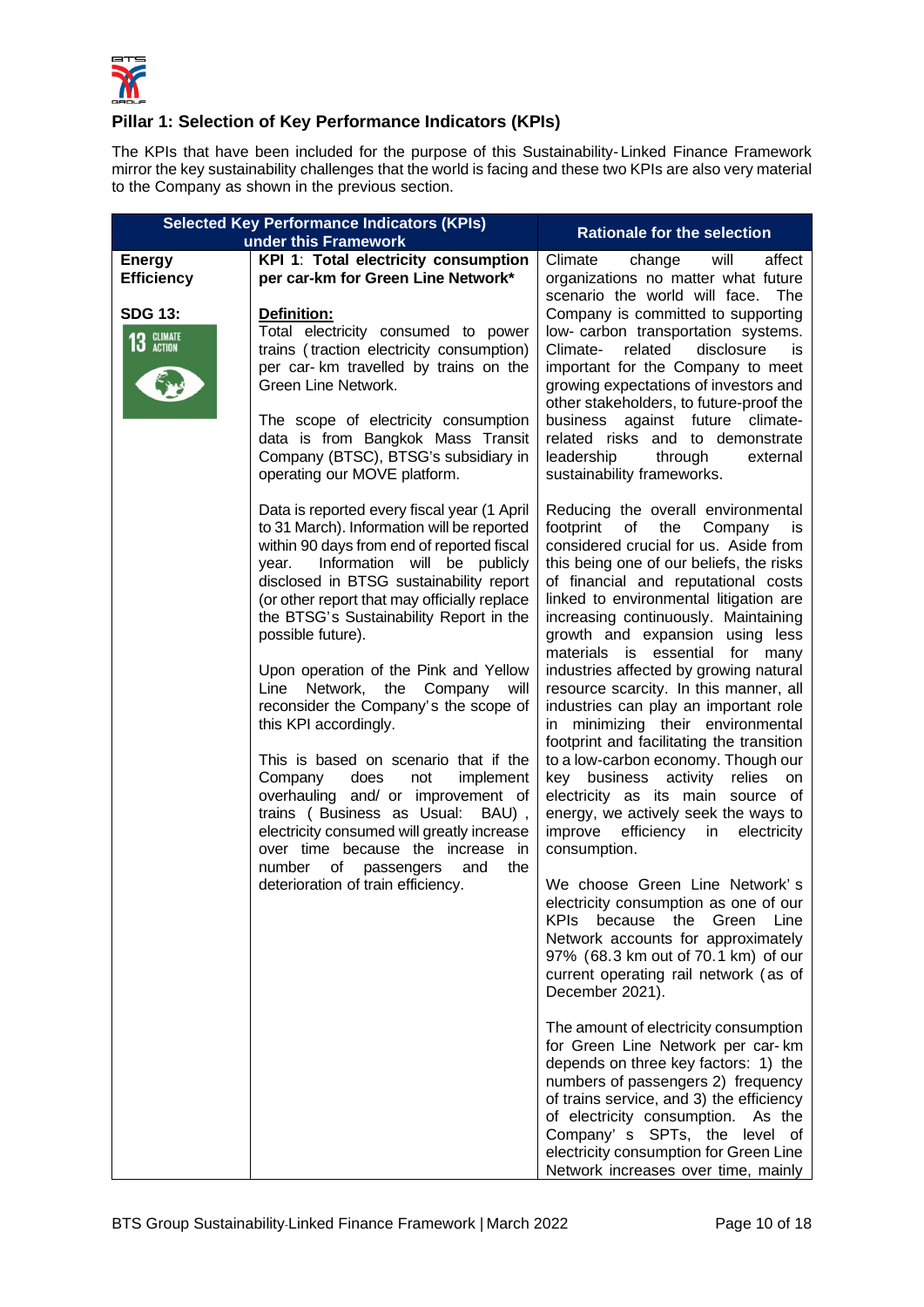

|                                                                     |                                                                                                                                                                                                                                                                                                                                                                                                                                                                                                                                                                                                                                                                                                                                                                                                                                                                                              | due to increase in numbers of<br>passengers and the physical wearing<br>off of the trains. However, BTSG is<br>committed to increasing the efficiency<br>of<br>electricity consumption<br>by<br>implementing train overhaul (LED<br>lighting<br>replacement,<br>insulation<br>replacement<br>and<br>condition<br>air<br>upgrade) and Mid-Life Refurbishment<br>for our original fleet of 35 4-car trains<br>(improve traction system, ventilation<br>and air conditioning system), which<br>will reduce energy consumption of our<br>Green Line Network.<br>The Company expects the train<br>overhaul and Mid-Life Refurbishment<br>will reduce energy consumption by<br>8% compared with the business-as-<br>usual situation.                                                                                                                                                                                                                                                                                           |
|---------------------------------------------------------------------|----------------------------------------------------------------------------------------------------------------------------------------------------------------------------------------------------------------------------------------------------------------------------------------------------------------------------------------------------------------------------------------------------------------------------------------------------------------------------------------------------------------------------------------------------------------------------------------------------------------------------------------------------------------------------------------------------------------------------------------------------------------------------------------------------------------------------------------------------------------------------------------------|--------------------------------------------------------------------------------------------------------------------------------------------------------------------------------------------------------------------------------------------------------------------------------------------------------------------------------------------------------------------------------------------------------------------------------------------------------------------------------------------------------------------------------------------------------------------------------------------------------------------------------------------------------------------------------------------------------------------------------------------------------------------------------------------------------------------------------------------------------------------------------------------------------------------------------------------------------------------------------------------------------------------------|
| <b>Energy</b><br><b>Consumption</b><br><b>SDG 13:</b><br>13 GLIMATE | <b>Consumption in Operations for</b><br><b>Green Line Network</b><br>Definition:<br><b>The</b><br>total<br>electricity<br>renewable<br>consumption (MWh) divided by total<br>electricity consumption (MWh),) for<br>Green Line Network, shown as a<br>percentage.<br>Renewable electric consumption from<br>production and/ or procurement of<br>renewable energy, whether direct or<br>indirect, of at least 10% of the total<br>electricity consumption of Green Line<br>Network. The company will start from a<br>procurement of Renewable Energy<br>Certificate (RECs). Options for future<br>direct production of renewable energy<br>are under feasibility study.<br>Total electricity consumption includes<br>electricity consumed to power trains<br>(traction electricity consumption) and<br>electricity<br>consumed<br>in<br>stations,<br>buildings and train depot (non-traction | in operating the business. BTS Group<br>has been fully aware of the necessity<br>of the business to be operationally<br>eco-efficient as well as contributing to<br>mitigation<br>an<br>environmental<br>of<br>impacts. BTS Group has focused on<br>developing and improving operations<br>that will result in energy conservation<br>as well as continuously exploring and<br>developing any possibilities<br>-in<br>renewable energy sources that can<br>be utilized to ensure growth with less<br>environmental impacts. Thus, the<br>Company aims to increase the share<br>of<br>renewable<br>energy<br>in<br>our<br>operations; one way is through the<br>increase of procurement Renewable<br>Energy Certificate (RECs), which is<br>our short- to medium-term plan. BTS<br>Group set a target to acquire RECs of<br>at least 10% of the Green Line<br>Network'<br>total<br>electricity<br>${\mathsf s}$<br>(BTSG<br>consumption<br>has<br>never<br>procured RECs before).<br>BTS Group<br>Moreover,<br>is<br>also |
|                                                                     | electricity consumption). The scope of<br>electricity consumption data is from<br>Transit<br>Bangkok Mass<br>Company<br>(BTSC), BTSG's subsidiary in operating<br>our MOVE platform.<br>Procurement of RECs will be done<br>based on performance of the previous<br>fiscal year. Data is reported every fiscal<br>year (1 April to 31 March).                                                                                                                                                                                                                                                                                                                                                                                                                                                                                                                                                | researching ways in which renewable<br>electricity can be directly procured in<br>the future. Currently, Thailand is an<br>over- the-<br>counter<br>market<br>for<br>Renewable Energy Certificate and<br>direct PPAs for renewable energy are<br>not possible, mainly due to regulation<br>constraint. Currently, the government<br>only allows private sector to produce<br>electricity from renewable sources,<br>with the capacity in between $10 - 90$<br>MW and all the electricity generated                                                                                                                                                                                                                                                                                                                                                                                                                                                                                                                       |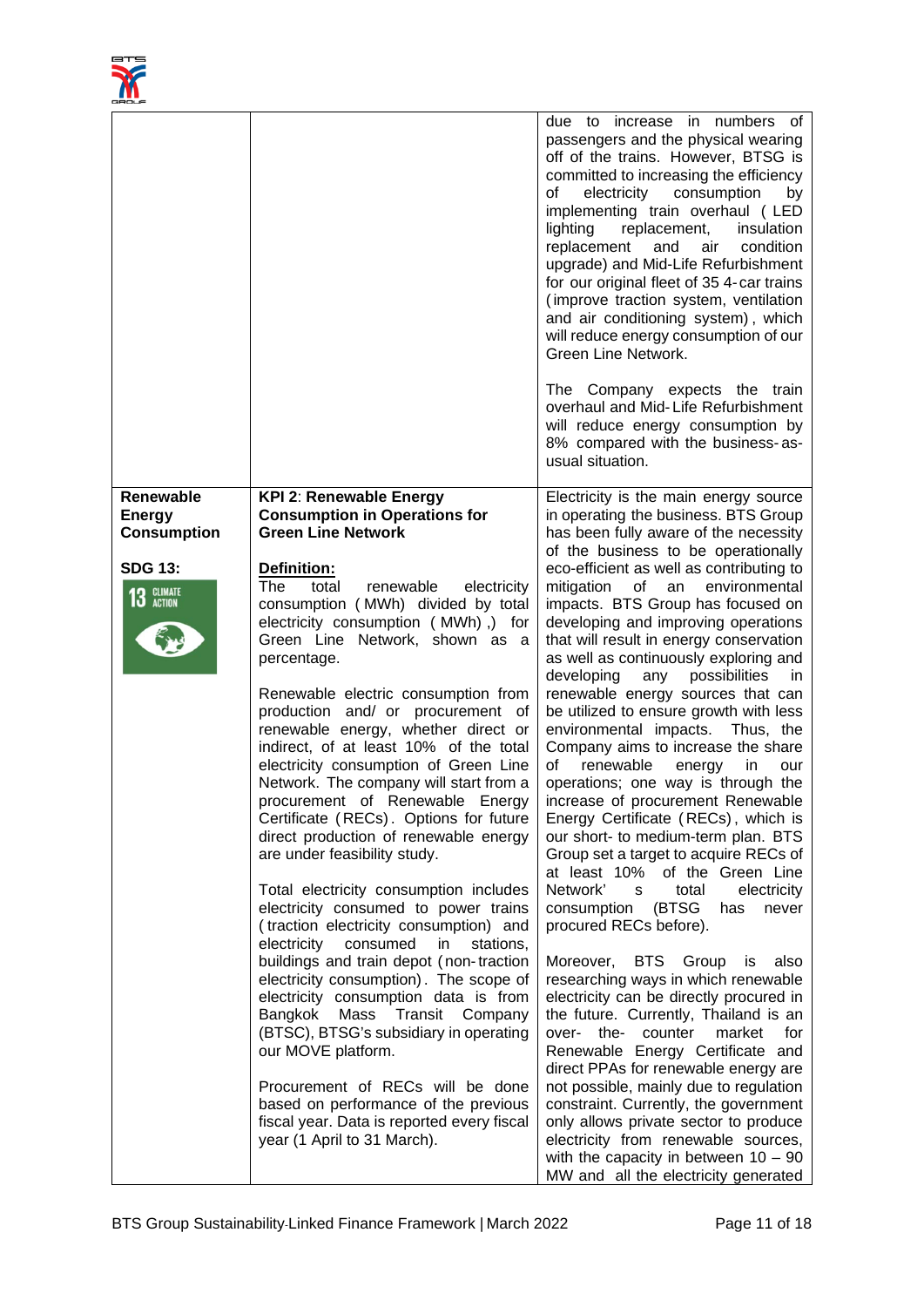

| Information will be reported within 90    | needs to be sold to Electricity           |
|-------------------------------------------|-------------------------------------------|
| days from end of reported fiscal year.    | Generating Authority of Thailand          |
| Information will be publicly disclosed in | (EGAT), as single buyer of all            |
| BTSG sustainability report (or other      | electricity generated whether coming      |
| report that may officially replace the    | from renewable energy or from             |
| BTSG's Sustainability Report in the       | conventional sources. Therefore,          |
| possible future).                         | RECs are created to facilitate the        |
|                                           | that intends<br>company<br>to use         |
| Upon operation of the Pink and Yellow     | electricity from renewable sources.       |
| Line Network, the Company will            |                                           |
|                                           |                                           |
| reconsider the Company's the scope of     | Furthermore, BTSG is also currently       |
| this KPI accordingly.                     | in the process of studying the            |
|                                           | feasibility of installing solar panels on |
|                                           | the rooftops of our Pink and Yellow       |
|                                           | line depots. This will allow us to        |
|                                           | generate renewable energy that can        |
|                                           | power our network directly. Once          |
|                                           | installation is completed, we expect      |
|                                           | that our solar panels will have a total   |
|                                           | capacity of 8 MW and an energy            |
|                                           | output of approximately 12,000 MWh        |
|                                           | per year.                                 |
|                                           |                                           |
|                                           |                                           |

# <span id="page-11-0"></span>**Pillar 2: Calibration of Sustainability Performance Targets (SPTs)**

| SPT 1: Total electricity consumption per car-km for Green Line Network |   |                                                                                                                                                                                                                                                                                                                        |         |                                                                                              |            |                         |  |
|------------------------------------------------------------------------|---|------------------------------------------------------------------------------------------------------------------------------------------------------------------------------------------------------------------------------------------------------------------------------------------------------------------------|---------|----------------------------------------------------------------------------------------------|------------|-------------------------|--|
| <b>Sustainability Performance</b><br><b>Target</b>                     | ÷ | Total electricity consumption per car-km for Green Line Network<br>as specified in the table below for each fiscal year ("SPT 1").                                                                                                                                                                                     |         |                                                                                              |            |                         |  |
|                                                                        |   |                                                                                                                                                                                                                                                                                                                        |         | <b>Targeted</b><br>electricity<br>consumption per<br>car-km for Green<br><b>Line Network</b> | <b>BAU</b> | % Reduction<br>from BAU |  |
|                                                                        |   |                                                                                                                                                                                                                                                                                                                        | FY23/24 | 2.55                                                                                         | 2.57       | 0.91%                   |  |
|                                                                        |   |                                                                                                                                                                                                                                                                                                                        | FY25/26 | 2.69                                                                                         | 2.76       | 2.51%                   |  |
|                                                                        |   |                                                                                                                                                                                                                                                                                                                        | FY27/28 | 2.74                                                                                         | 2.86       | 4.34%                   |  |
|                                                                        |   |                                                                                                                                                                                                                                                                                                                        | FY30/31 | 2.76                                                                                         | 3.00       | 8.00%                   |  |
| <b>Sustainability Performance</b><br><b>Target Trigger</b>             | ÷ | Kilowatt Hours (kWh) per distance car-km                                                                                                                                                                                                                                                                               |         |                                                                                              |            |                         |  |
| <b>Sustainability Performance</b><br><b>Target Observation Time</b>    | ÷ | 1 April 2023 - 31 March 2024<br>1 April 2025 - 31 March 2026<br>1 April 2027 - 31 March 2028<br>1 April 2030 - 31 March 2031                                                                                                                                                                                           |         |                                                                                              |            |                         |  |
| <b>Baseline</b>                                                        |   | FY2018/19 Baseline: 2.73<br>We use FY18/19 as a baseline because number of passengers<br>in FY19/20 and FY20/21 decreased significantly from COVID-19,<br>which in turns cause electricity consumption to decline<br>significantly. However, we think the passenger number will<br>recover to prior-COVID19 by FY23/24 |         |                                                                                              |            |                         |  |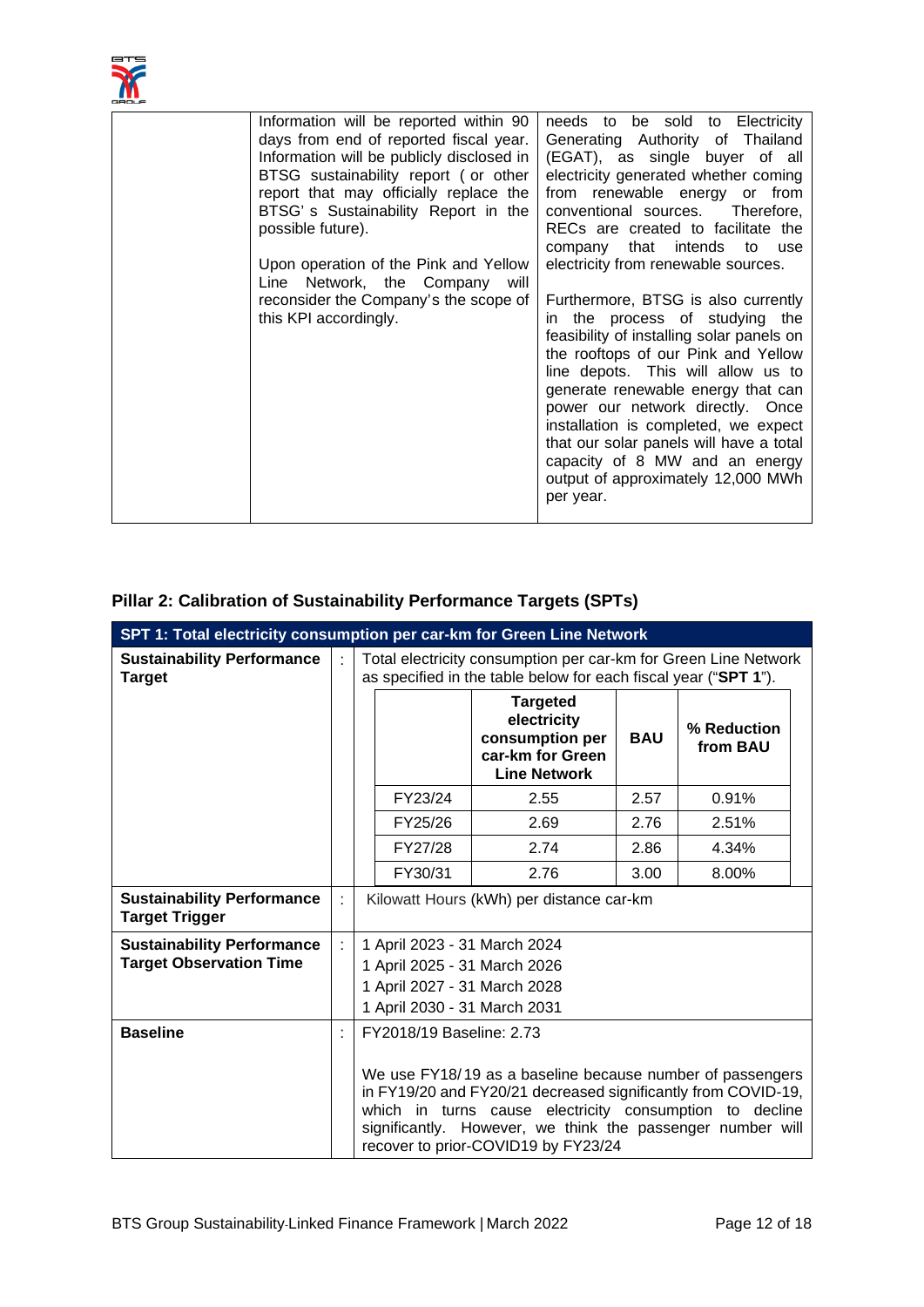

# **Factors influencing energy consumption of the BTSC train fleet**

There is a relationship between the number of passengers and energy consumption. Lower passenger numbers result in lighter trains, which will use less electricity to move trains forward, moreover it will need less loading on air conditioning. Also, with fewer trains running it is possible for BTSG to make more use of more efficient equipment. During the COVID period, there has been a large decrease in passengers, which has caused a decrease in energy consumption. However, it is expected that, as passenger numbers pick up post- COVID, energy consumption will also tend to rise. Note also, that trains, which were mostly procured in the early 2000s, are aging. This is likely to tend to result in a deterioration of efficiency.





On-time installation



Delayed installation 3-5 years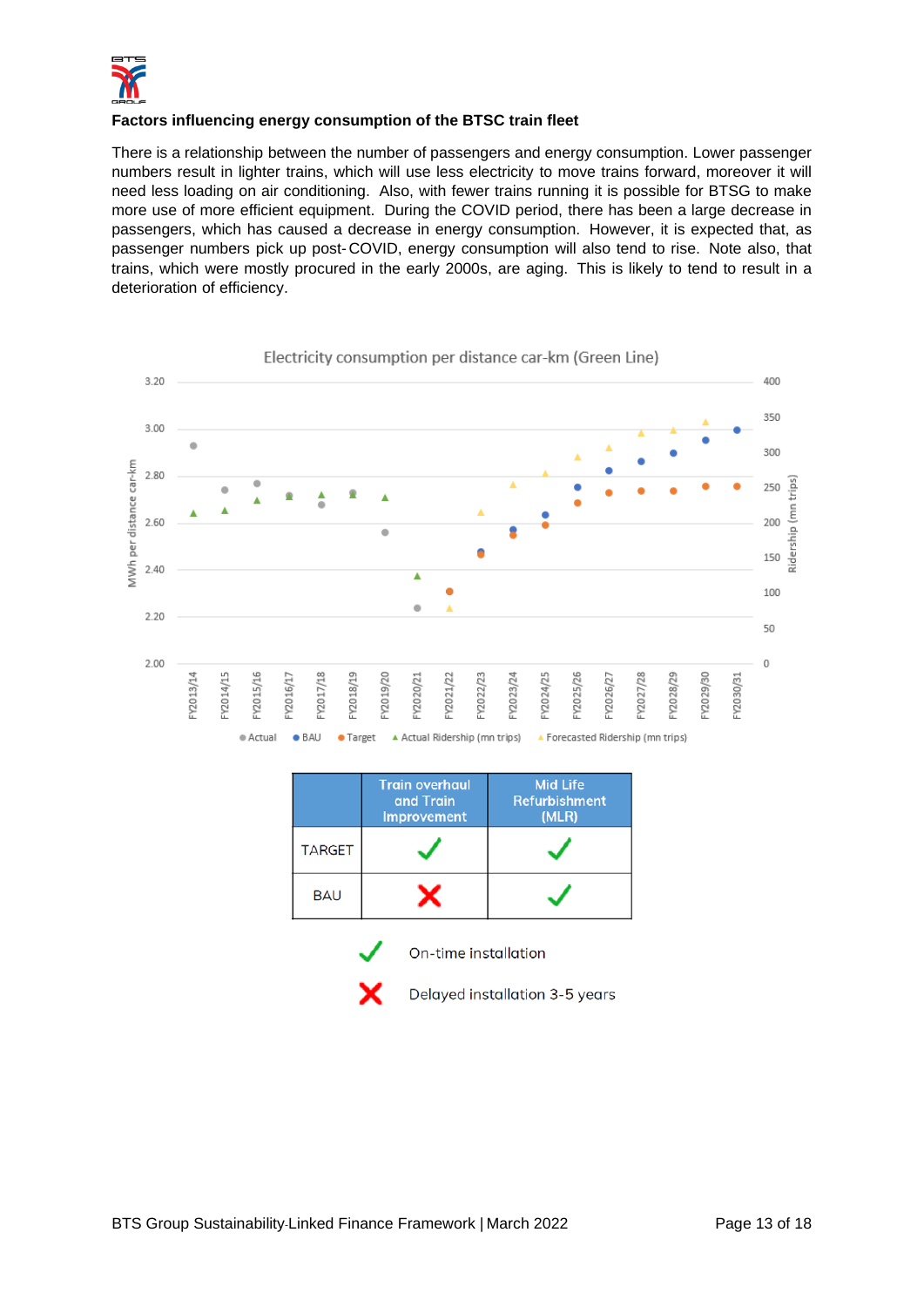

# **BTSG's action plans to achieve the target on energy efficiency KPI**

In face these challenges, BTSG intend to maintain energy consumption to below 2.8 kWh per car-km, which has been the historical performance of the Greenline Networks. This will be achieved through train overhauls and improvements, as well as the already planned mid-life refurbishment.

- Train Overhaul and Improvement:
	- o Actions related to electricity consumption: LED lighting replacement, insulation replacement, air condition upgrade
- Mid-Life Refurbishment (MLR):
	- o Procedure to refurbish the original fleet of 35 4-car trains to reduce electric consumption, including:
		- **-** Traction System
		- Ventilation and Air Conditioning Unit (VAC)

| SPT 2: Renewable Energy Consumption in Operations for Green Line Network |   |                                                                                                                                                                           |  |  |  |
|--------------------------------------------------------------------------|---|---------------------------------------------------------------------------------------------------------------------------------------------------------------------------|--|--|--|
| <b>Sustainability Performance</b><br><b>Target</b>                       | ÷ | Production and/or procurement of renewable energy, whether<br>directly or indirectly, at least 10% of the Green Line Network's<br>total electricity consumption ("SPT 2") |  |  |  |
| <b>Sustainability Performance</b><br><b>Target Trigger</b>               | ÷ | Share of renewable electricity consumption to total electricity<br>consumption by the Green Line Network, measured in<br>percentage                                       |  |  |  |
| <b>Sustainability Performance</b><br><b>Target Observation Time:</b>     | ÷ | 1 April 2023 - 31 March 2024<br>1 April 2025 - 31 March 2026<br>1 April 2027 - 31 March 2028<br>1 April 2030 - 31 March 2031                                              |  |  |  |

# <span id="page-13-0"></span>**Summary of Historical Performance and Projection of KPIs**

| <b>KPIS</b>                                                                                          | <b>FY</b><br>16/17 | <b>FY</b><br>17/18 | <b>FY</b><br>18/19 | <b>FY</b><br>19/20 | <b>FY</b><br>20/21 | <b>FY</b><br>23/24 | <b>FY</b><br>25/26 | <b>FY</b><br>27/28 | <b>FY</b><br>30/31 |
|------------------------------------------------------------------------------------------------------|--------------------|--------------------|--------------------|--------------------|--------------------|--------------------|--------------------|--------------------|--------------------|
| <b>KPI 1:</b><br><b>Total electricity</b><br>consumption per car-km for<br><b>Green Line Network</b> | 2.77               | 2.68               | 2.73               | 2.56               | 2.24               | 2.55               | 2.69               | 2.74               | 2.76               |
| $KPI$ 2:<br><b>Renewable Energy</b><br><b>Consumption in Operations</b><br>for Green Line Network    | $0\%$              | 0%                 | 0%                 | 0%                 | 0%                 | 10%                | 10%                | 10%                | 10%                |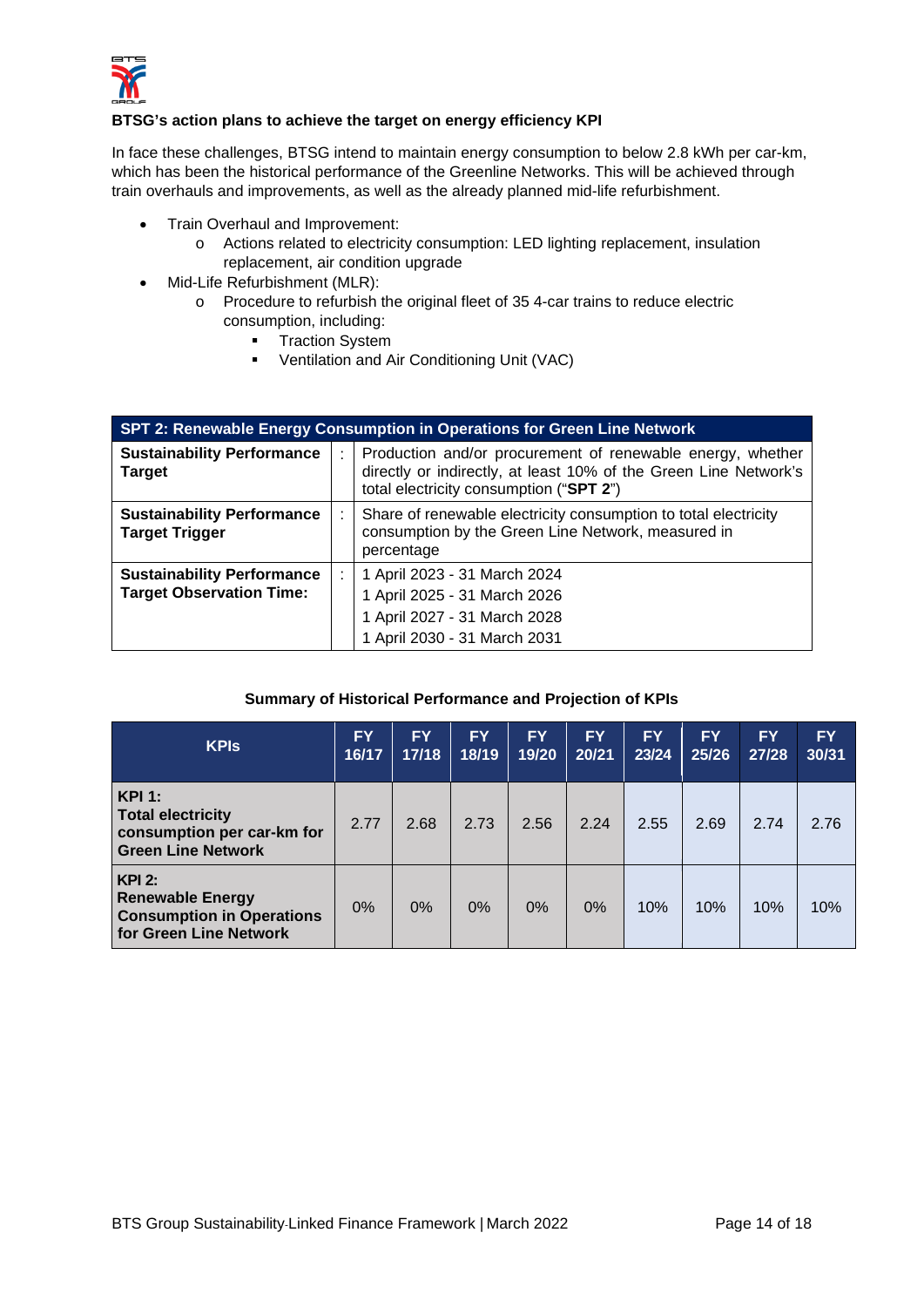

## **Pillar 3: Financial Characteristics**

The securities or instruments issued under this Framework have a sustainability-linked feature that will result in a coupon adjustment, or a margin adjustment, or a premium payment, or additional covenants to BTSG, as the case may be, if the performance does not achieve the stated SPT( s). The relevant KPI, SPTs, step-up margin amount or the premium payment amount, as applicable, will be specified in the relevant documentation of the specific transaction ( e. g. final terms of the relevant sustainabilitylinked securities or instruments). The Company will notify the investors whether the SPT is achieved or not as soon as possible and in any event by within 90 days after the specified Sustainability Performance Target Observation Date (i. e. by 30 June of relevant Sustainability Performance Target Observation Date).

The financial characteristics of any security issued under this Framework will be specified in its corresponding security documentation, including but not limited to, the KPIs and SPTs with the target observation date. For any securities or instruments issued under this Framework, there maybe one or multiple trigger events, impacting the financial characteristics of the securities or instruments. The specified trigger event(s) will result in a coupon step-up/ step-down or a margin adjustment, or a premium payment, or additional covenants as the case may be, applying to the relevant securities from the first day of the next interest period immediately following the target observation date which BTSG fails to achieve the SPT of the committed KPIs and until the maturity of that security.

### <span id="page-14-0"></span>**Fallback Mechanisms**

The KPIs and SPTs set out in this Framework will remain applicable throughout the tenor of any securities/ instruments issued under this Framework, regardless of any changes to BTS Group' s sustainability strategy, or any significant or structural changes in the BTS Group. This includes any changes relating to the company's general sustainability targets and ambitions or changes in applicable benchmarks or industry standards.

The outline of the SPT trajectory may change following the Company's activities, such as but not limited to mergers and acquisitions, spin- offs and purchase and sale of companies, materially impacting the structure of the BTS Group. Any recalculation or pro forma adjustments to be outlined in the security specific documentation. Such recalculation or pro forma adjustments will have to be verified and approved by an independent External Reviewer as detailed in the security specific documentation.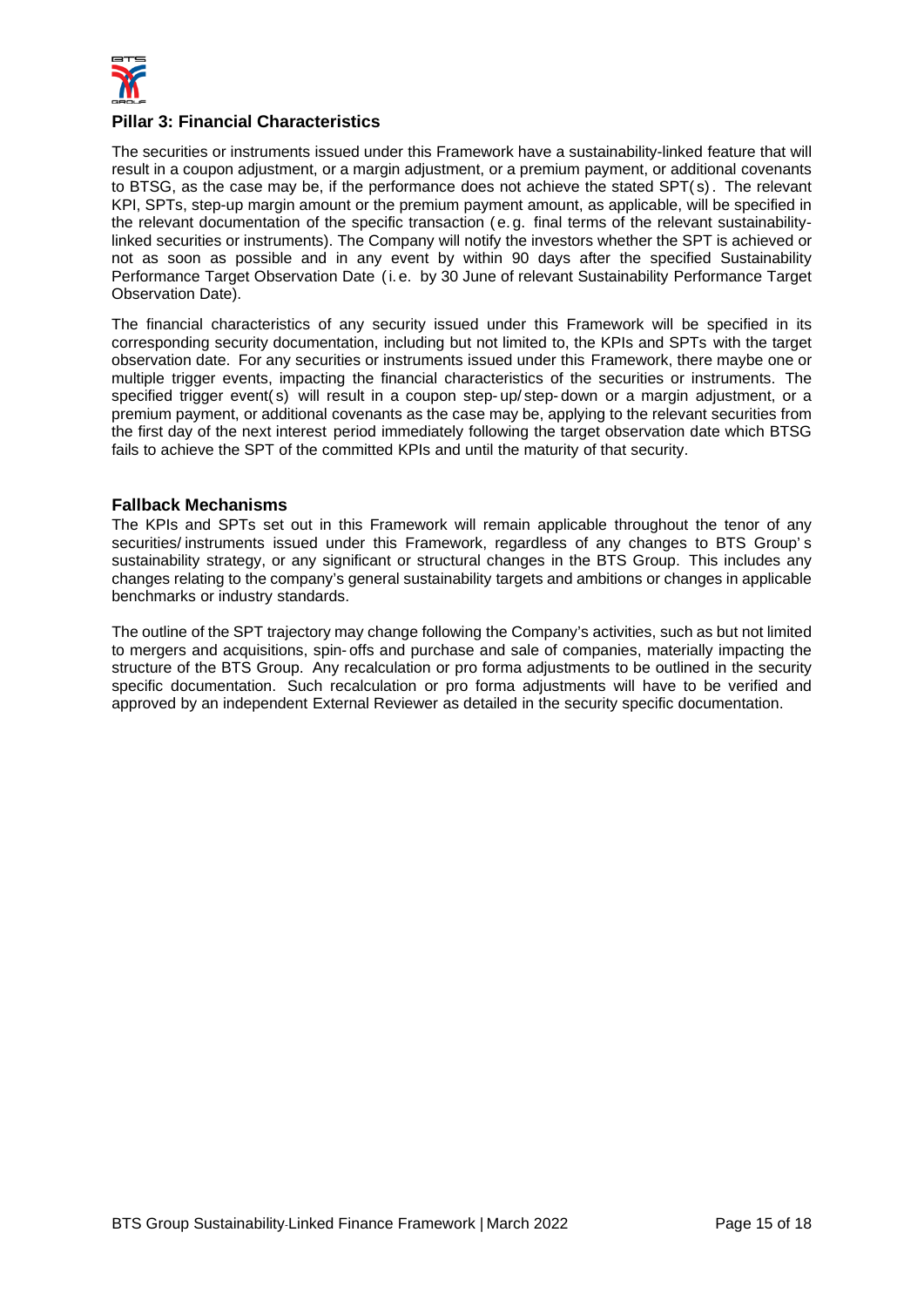

# <span id="page-15-0"></span>**Pillar 4: Reporting**

In order to provide investors of any instruments under this Framework and related other stakeholders with adequate information on the progress of BTS Group's key performance indicators, BTS Group will, annually, and in any case for any date/period relevant for assessing the trigger of the SPT performance leading to potential adjustments in financial characteristics of the instruments, include the progress performance in the appropriate section in BTS Group's Sustainability Report (or other report that may officially replace BTS Group's Sustainability Report in the possible future). Such report will be easily accessible and publicly available on BTS Group's website and the information will at least, but not limited to, include:

- Up-to- date information on the performance of the selected KPI, including the baseline where relevant
- A verification assurance report on the basis of limited assurance relative to the SPT outlining the performance of the KPI against the SPT; and
- Any other relevant information which may enable investors to monitor the progress of the selected KPI

Information may also include when feasible and possible: a qualitative or quantitative explanation of the contribution of the main factors, including M&A activities, behind the evolution of the performance/KPI on an annual basis; illustration of the positive sustainability impacts of the performance improvement; and/or any re-assessments of KPIs and/or restatement of the SPT and/or adjustments of baselines or KPI scope.

# <span id="page-15-1"></span>**Pre-issuance: Review of the Framework**

BTSG has appointed DNV Business Assurance Australia Pty Ltd. ("**DNV**"), obtained and made publicly available a Second Party Opinion ( " **SPO**") and/ or other external reviews from consultants with recognized environmental and social expertise to provide an opinion on the sustainability benefit of this Framework and its alignment to international standards. The SPO will be available on BTS Group' s website.

# <span id="page-15-2"></span>**Post-issuance: Annual Verification & Review of KPI against SPT**

On annual basis, BTS Group will disclose the progress performance in the appropriate section in BTS Group's Sustainability Report (or other reports that may officially replace the BTS Group's Sustainability Report in the possible future). Such report will be easily accessible and publicly available on BTS Group' s website. BTS Group will seek independent and external verification of the performance level for the stated KPI by the External Verifier. The Assurance Provider means a qualified provider of thirdparty assurance or attestation services appointed by BTS Group, who will provide a verification assurance report in the form of a " Limited Assurance". The verification of the performance of the KPI, along with the Assurance Provider's verification report, will be made publicly available on BTS Group's website.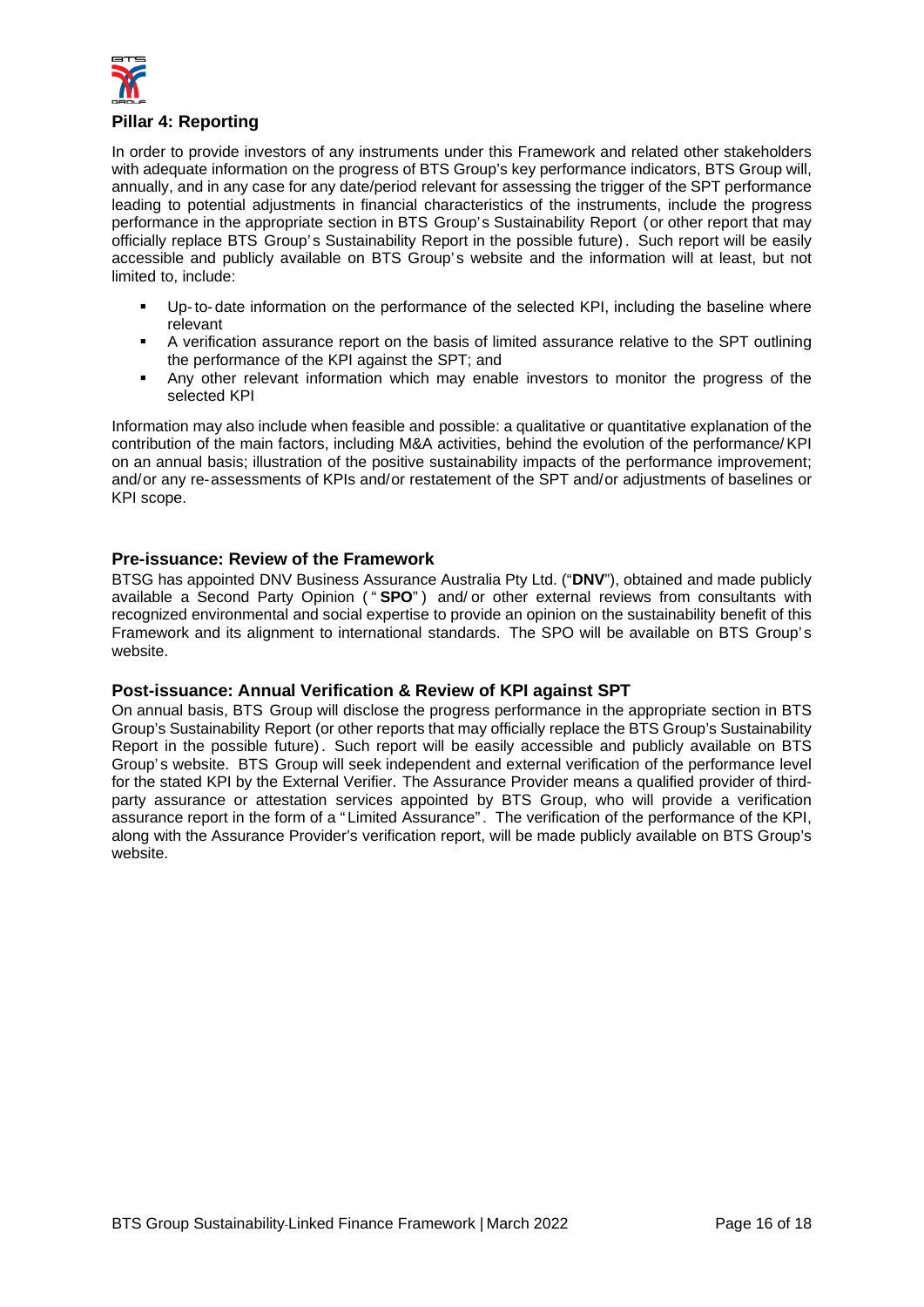

## <span id="page-16-0"></span>**Pillar 5: Verification**

To ensure alignment with the Sustainability-Linked Bond Principles and the Sustainability-Linked Loan Principles as well as best market practice, BTS Group will obtain the external reviews listed below. The external reviewer( s) will be chosen by BTS Group in accordance with the Voluntary Guidelines for External Reviews developed by the Green and Social Bond Principles and may at the discretion of BTS Group be changed subject to fulfilling the requirements set out in this framework. This framework and the below reports will be published on our website.

## <span id="page-16-1"></span>**Second Party Opinion**

BTS Group appointed DNV Business Assurance Australia Pty Ltd. ("**DNV**") as a second party opinion reviewer and the Company has obtained a Second Party Opinion from DNV. Amongst other things, it confirms the alignment of this framework with the Sustainability- Linked Bond Principles in June 2020 and the Sustainability- Linked Loan Principles in July 2021. The Second Party Opinion is available on BTS Group's webpage.

#### <span id="page-16-2"></span>**Verification**

For both KPIs on electricity consumption and renewable energy consumption, BTS Group will appoint LRQA ( Thailand) Limited as the External Verifier to perform independent verification on the achievement of the two targets, on an annual basis and in relation to any Target Observation Date(s).

In the event that LRQA (Thailand) Limited resigns or is otherwise replaced, any other qualified provider of third- party assurance or attestation services will be appointed by the Company, to review the indicators. The External Verifier will provide a Limited Assurance. The verification shall be made public together with the BTS Group's Sustainability Report, by 30 June of each the fiscal year-end as well as no later than 90 days post the applicable Target Observation Date(s).

#### <span id="page-16-3"></span>**Framework Review and/or Amendment**

BTS Group may review this Framework from time to time, including (but not limited to) its alignment to updated versions of the relevant Sustainability-linked Finance principles as and when they are released, with the aim of adhering to best practices in the market. BTS Group may also review this Framework in case of material changes in the perimeter, methodology, and in particular KPIs and/ or the SPT's calibration.

Such review may result in this Framework being updated and amended. The updates, if not minor in nature, will be subject to the approval of a Second Party Opinion reviewer, prior the release. Any future updated version of this Framework that may exist will either keep or improve the current levels of transparency and reporting disclosures, including the corresponding review by an External Verifier. The updated Framework, if any, will be published on BTS Group's website and may replace this Framework.

For the avoidance of doubt, this updated and/or amended Framework shall not have an impact on those Sustainability-Linked Bonds, Sustainability-Linked Loan, or any other debt instruments whose financial characteristics are linked with sustainability performance targets, that were launched or issued prior to the update and/or amendments.